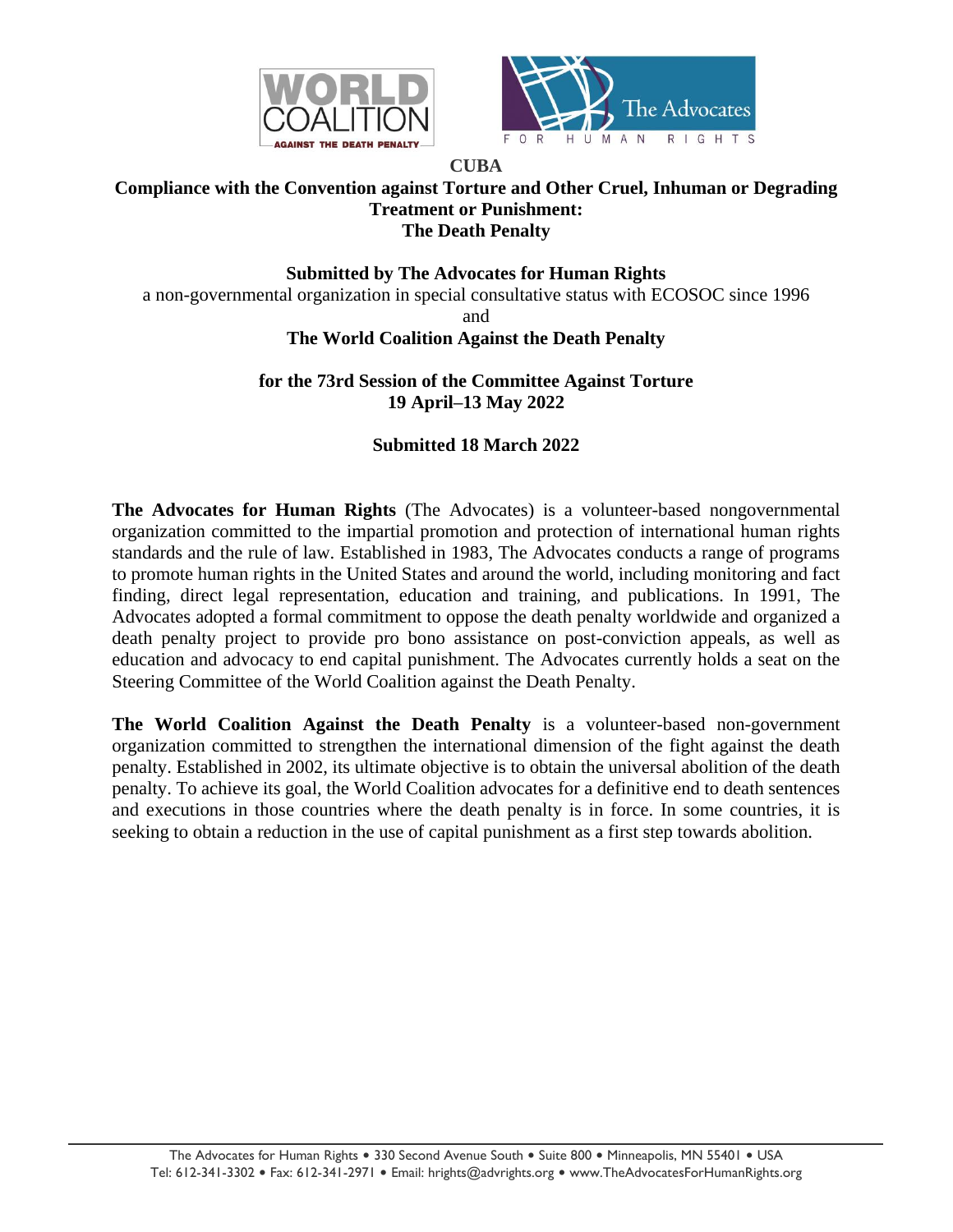#### **EXECUTIVE SUMMARY**

1. Cuba has maintained a de facto moratorium on the imposition of the death penalty since its last reported execution in 2003. In 2010, Cuba's Supreme Court commuted the death sentence of Cuba's last remaining death row inmate. As of the date of this report, there is no record of an individual currently sentenced to death.<sup>1</sup> Although a de facto moratorium is in place, Cuba has not committed to a de jure abolition of the death penalty, citing national security concerns.<sup>2</sup>

#### **I. The Cuban Government Refuses to Abolish the Death Penalty (List of Issues Paragraphs 20, 26).**

- 2. Noting that there were no convicted prisoners awaiting execution, the Committee in 2012 "remain[ed] concerned about the high number of offences that carry the death penalty, including common crimes and vaguely defined categories of State security-related offences."<sup>3</sup>
- 3. The Cuban Government's Third Periodic Report states that "Cuba is against the application of the death penalty and favours abolishing it once the right conditions for doing so are in place. . . . However, the country has been forced, in the legitimate defence of its national security, to choose the path of adopting and enforcing severe laws against terrorist activities and crimes designed to destroy the Cuban State  $\dots$ ."<sup>4</sup>
- 4. In its List of issues, the Committee asked whether Cuba will abolish the death penalty and ratify the ICCPR and its Second Optional Protocol.<sup>5</sup> Although the Cuban Government notes that a de facto moratorium on the death penalty has been in place since 2003, the Cuban government has not committed to a de jure moratorium, abolishing the death penalty, or ratifying the ICCPR or its Second Optional Protocol. The Cuban Government has tied abolishing capital punishment to "the cessation of the policy of aggression that the Government of the United States has practised against Cuba . . . ."<sup>6</sup> The Cuban Government did not respond directly to the Committee's concerns about the application of the death penalty to common crimes under the Cuban penal code.

# **a. Cuba does not limit the death penalty to the most serious crimes (List of Issues Paragraph 26)**

5. The Committee expressed concern about the number of offenses which carry the death penalty, including common crimes and vaguely defined categories of state security offenses.

<sup>1</sup> Amnesty Intl., Death Sentences and Executions in 2020, p. 16, ACT 50/3760/2021, Apr. 21, 2021.

<sup>&</sup>lt;sup>2</sup> Committee Against Torture, 3rd periodic report. U.N. Doc. CAT. ¶ 198; State Party Response ¶ 135.

<sup>3</sup> Committee Against Torture, Consideration of reports submitted by States parties under article 19 of the

Convention, (June 25, 2012), U.N. Doc. CAT/C/CUB/CO/2, ¶¶ 1-33 [hereinafter "2012 Concluding Observations"]. <sup>4</sup> Committee Against Torture, Third periodic report submitted by Cuba under article 19 of the Convention, due in

<sup>2016, (</sup>Oct. 19, 2018), U.N. Doc. CAT/C/CUB/3, ¶¶ 1-303 [hereinafter "2018 State Party Report"].

<sup>5</sup> Committee Against Torture, List of issues in relation to the submission of the third periodic report of Cuba, (Dec. 19, 2019), U.N. Doc. CAT/C/CUB/Q/3, ¶¶ 1-37 [hereinafter "2019 List of Issues"].

<sup>6</sup> Committee Against Torture, Replies of Cuba to the list of issues in relation to its third period report, (Feb. 11, 2020), U.N. Doc. CAT/C/CUB/RQ/3, ¶¶ 1-171 [hereinafter "2020 State Party Response"].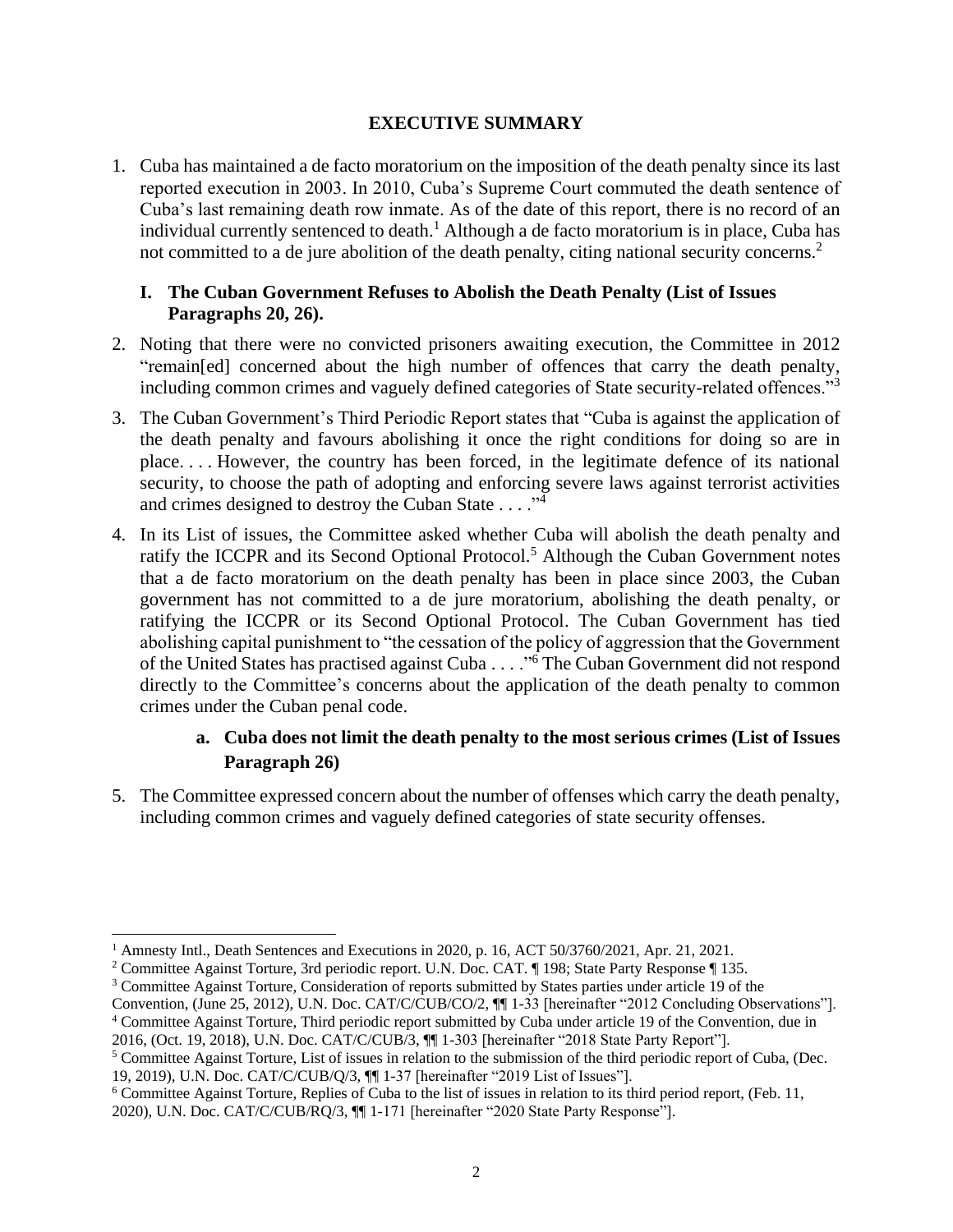- 6. The Cuban Penal Code authorizes capital punishment for certain crimes. Notably, there is no mandatory death penalty for any offense; alternative sentencings are available for any capital offense. 7
- 7. Crimes punishable by death include: aggravated murder, terrorism-related offenses, rape, robbery, drug trafficking, treason, espionage, war crimes, crimes against humanity, genocide, working as a mercenary, piracy, apartheid, pedophilia, corruption of minors (introducing a minor into prostitution, homosexuality, or criminal behavior).<sup>8</sup>
- 8. Cuba has asserted that the death penalty is "imposed only. . . in the most serious cases."<sup>9</sup> Despite the Cuban Government's assertions, the Cuban penal code does not limit the death penalty to the most serious crimes. Most of the crimes listed in the previous paragraph do not involve the intentional killing of a person by the person at risk of being sentenced to death.
- 9. A public opinion survey conducted in 2016 indicates support among Cuban citizens for abolishing the death penalty. Of those surveyed, 52% favored abolition. Only 13% of respondents supported retaining the death penalty as it exists in the Cuban penal code. The remaining respondents believed the penal code should be amended to restrict the death penalty to only the most serious of crimes.<sup>10</sup>

# **b. Cuba does not ensure that all individuals have access to fundamental legal safeguards in criminal proceedings (List of Issues Paragraph 20)**

- 10. Although legally a defendant has the right to hire an attorney at any time and is legally entitled to a public defender once formal charges are filed, $11$  the Committee has expressed concern regarding these legal safeguards available to individuals who are in detention. The Committee requested Cuba provide information on the measures adopted to eliminate any unjustified restrictions on lawyers visits to persons deprived of their liberty.<sup>12</sup>
- 11. The Cuban Government provided a generic response to the Committee, stating, "[t]he Prison System Regulations recognize the right of inmates . . . to meet with their lawyers and receive legal assistance . . . and consular visits in the case of foreigners and authorized Cubans residing abroad, upon request from diplomatic headquarters. These rights are guaranteed."<sup>13</sup> The Cuban Government failed to provide additional information regarding the measures taken to specifically guarantee these legal safeguards with respect to people in detention generally, and to people who are at risk of being sentenced to death.
- 12. Cuba emphasizes generally that no one has been executed since 2003. It should be noted, however, that Cuba's last execution in 2003 drew international concern regarding the lack of legal safeguards afforded to the people the government executed. Despite a brief de facto moratorium on the death penalty at the time, the Cuban Government elected to execute three

<sup>7</sup>Cuba Law No. 87, art. 30, 1999; Cornell Center on the Death Penalty Worldwide, "Death Penalty Database: Cuba", accessed March 11, 2022, https://www.deathpenaltyworldwide.org/country-search-post.cfm?country=cuba [hereinafter "Cornell Center on the Death Penalty"]

<sup>8</sup> Cornell Center on the Death Penalty.

<sup>9</sup> 2018 State Party Report, ¶ 200.

<sup>10</sup> https://havanatimes.org/opinion/what-do-cubans-think-about-the-death-penalty/

<sup>&</sup>lt;sup>11</sup> U.S. Department of State, 2009 Human Rights Report: Cuba,

http://www.state.gov/g/drl/rls/hrrpt/2009/wha/136108.htm, Mar. 11, 2010.

 $12$  2019 List of Issues,  $\P$  20,

<sup>&</sup>lt;sup>13</sup> 2020 State Party Response, ¶ 110.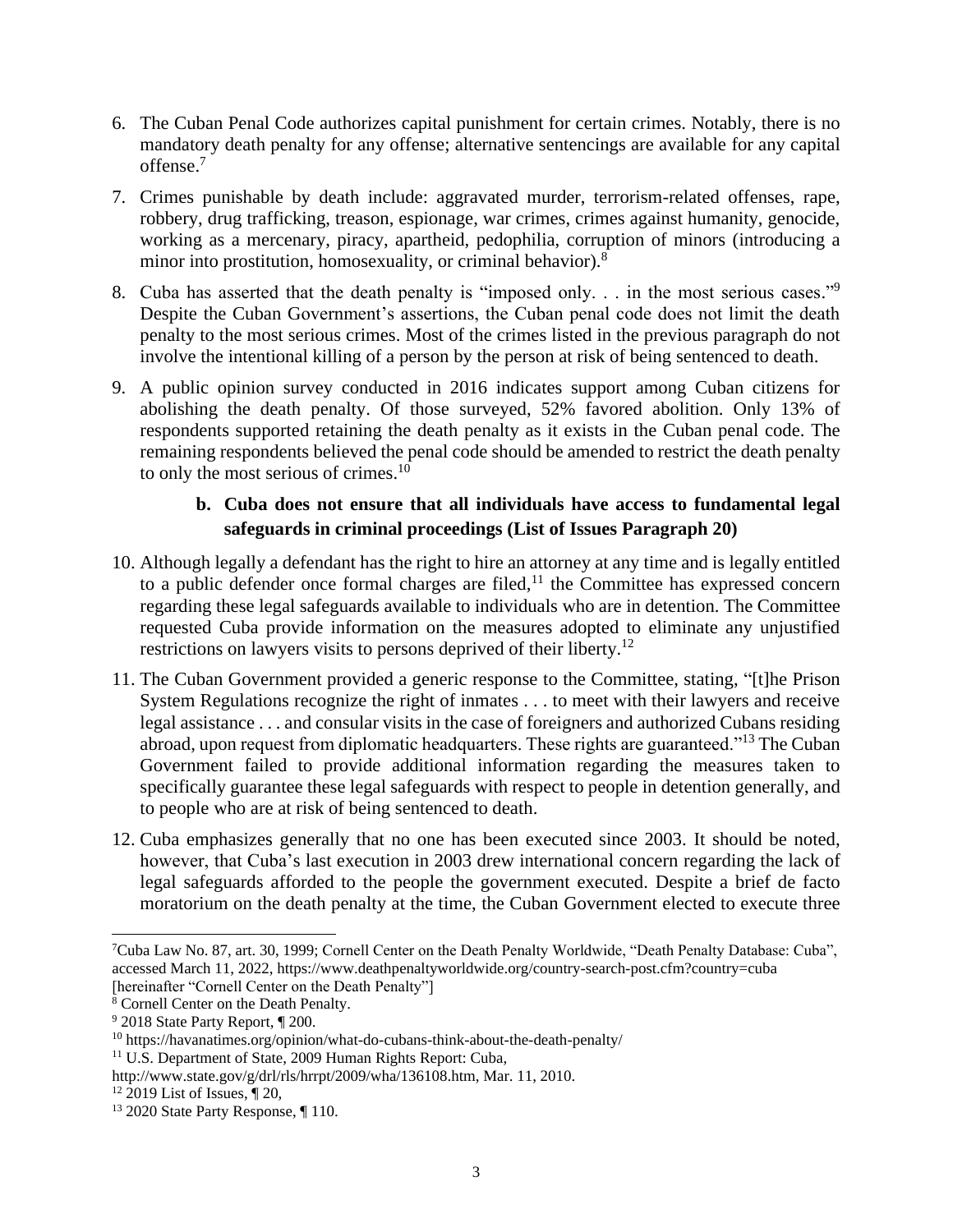men convicted of terrorism. The three men reportedly hijacked a Cuban ferry carrying several dozen passengers and sought to force it go to the United States. The incident occurred without bloodshed despite an armed standoff with Cuban security forces. The three men later stood trial for terrorism and were sentenced to death by firing squad less than a week after their trial began. The international community expressed concern that death sentences pronounced after an inadequate and unfair judicial process signaled that the Cuban Government's respect for human rights was eroding.<sup>14</sup>

- 13. Despite the Cuban Government's assertion that certain due process rights are guaranteed to all detained individuals, there are reports of individuals, particularly political prisoners, who are denied due process guarantees.<sup>15</sup>
- 14. The Cuban Government punishes dissent and public criticism of the government, the judicial system, and the penal code. Reports persist of the Cuban Government's use of arbitrary detention to harass, intimidate, and torture its critics, independent activists, and political opponents. In 2016, reports of arbitrary detention reached an average of 827 detentions a month. In 2019, reports from January through August totaled 1,818.<sup>16</sup> Since the onset of the COVID-19 pandemic, the government has broadened arbitrary arrest powers in order to target government critics and others. For example, On April 12, 2020, Keilylli de la Mora Valle, a member of the Patriotic Union of Cuba (UNPACU) political group, was arrested for lowering her mask to smoke a cigarette on the street.<sup>17</sup> Such abuses of arrest and prosecutorial power present significant risk for the use of torture or cruel, inhuman, and degrading treatment for those arrested for capital offenses.
- 15. In addition, there are reports of Cuban authorities using torture and other forms of coercion to obtain evidence used to convict individuals. As civilian protests against the Cuban Government continue, Cuban authorities have increased their use of arbitrary detention and arrests, revealing systemic practices of torture, other forms of coercive interrogation, and cruel, inhuman, or degrading treatment.<sup>18</sup>

<sup>14</sup> https://www.amnesty.org/ar/wp-content/uploads/2021/06/amr250142003en.pdf

<sup>15</sup> Human Rights Watch, *World Report: 2020*, (New York, N.Y.: Human Rights Watch, 2020), 159; Prisoner

Defenders, *Cuban Prisoners Defenders Report*, (Madrid, Spain, 2020), 2.

<sup>16</sup> Human Rights Watch, *World Report: 2020*, (New York, N.Y.: Human Rights Watch, 2020), 159.

<sup>17</sup> https://www.state.gov/reports/2020-country-reports-on-human-rights-practices/cuba/

<sup>18</sup> *The Castro Regime's Repressive Racial Divide. Cuban Evangelicals Speaking Out and Suffering the Consequences*, MSNBC (Jan. 18, 2022) https://www.cubacenter.org/archives/2022/1/18/cubabrief-msnbc-ondetentions-and-torture-in-cuba-the-castro-regimes-repressive-racial-divide-cuban-evanglicals-speaking-out-andsuffering-the-consequences; *Cuban Political Prisoner Silverio Portal Contreras Facing Extreme Health Risk*, Institution on Race, Equality and Human Rights*,* May 18, 2020, [h](https://raceandequality.org/cuba/cuban-political-prisoner-silverio-portal-contreras-facing-extreme-health-risks/)ttps://raceandequality.org/cuba/cuban-politicalprisoner-silverio-portal-contreras-facing-extreme-health-risks; Anthony Faiola & Ana Vanessa Herrero, *Stripped Naked, Beaten, Forced to Shout 'Viva Fidel!': Inside Cuba's Crackdown on Dissent*, WASHINGTON POST (Oct. 19, 2021) https://www.washingtonpost.com/world/2021/10/19/cuba-protest-human-rights-watch/; Dave Sherwood, *Cuba Defends Trials of Protestors as Fair, Rejects Accusations of Rights Violations*, REUTERS (Jan. 25, 2022) https://www.reuters.com/world/americas/cuba-defends-trials-protesters-fair-rejects-accusations-rights-violations-2022-01-25/; U.S. Dept. of State, Bureau of Democracy, Human rights and Labor, *2020 Country Reports on Human Rights Practices: Cuba* (March 30, 2021) https://www.state.gov/reports/2020-country-reports-on-human-rightspractices/cuba/.